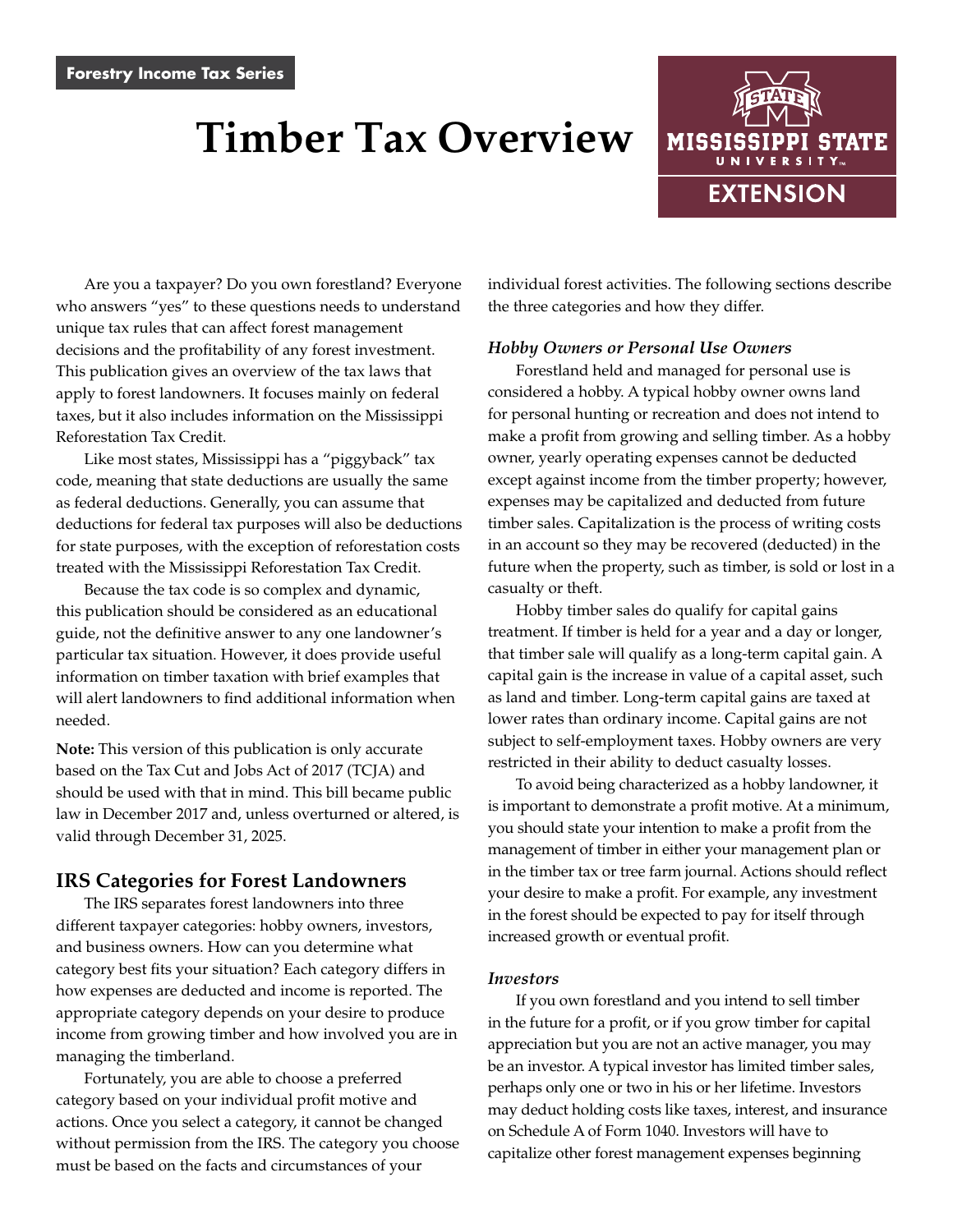in 2018. Investors qualify for the federal tax programs for reforestation, so you can recover all site preparation and reforestation costs through an initial deduction of up to \$10,000 per qualified timber property (QTP) and amortization of the remainder. Amortization is the recovery of capitalized expenses over a period of years, well before any sale of property. Qualified reforestation expenses over the initial \$10,000 annual reforestation deduction can be amortized and deducted over an 84-month period, or 8 tax years, following the expenditure.

If they have owned the timber for the required amount of time, investors are eligible for long-term capital gains treatment of timber sales income. Investors are categorized as those who make only occasional sales of timber. The IRS has, on the updated Form T: Timber Activities Schedule, given an example of occasional sale of timber as being "one or two sales every 3 or 4 years." Those who make more frequent timber sales should be categorized as business owners.

#### *Business Owners*

Business owners intend to make a profit from growing and/or selling timber. These owners are usually more involved in managing the forest. Business owners are not limited to those who are incorporated or have a physical business office. For example, owners can hold themselves out to be operating a business as a sole proprietor. To be a business owner, one must be operating in a businesslike

fashion, making financial decisions based on a reasonable profit motive. Business owners are further subdivided according to Passive Loss Rules into two categories: material participants or passive participants. The difference between material and passive participation is the amount of time spent on the business activity.

The Passive Loss Rules originated with the Tax Reform Act of 1986, which was designed to eliminate tax shelters. They apply only to businesses, not hobby owners or investors. The rules affect the deduction of expenses and the ability to offset operating losses against income from other sources. They also affect the ability to use the reforestation provisions to recover costs early in the new forest's life.

Material participants manage their property on a "regular, continuous, and substantial" level and may deduct expenses against any source of income. Passive participants consider themselves "in the business" but are inactive managers. Passive participants face special restrictions for deducting expenses and reporting losses.

To be considered a material participant, the forest owner will need to pass one of seven tests in the Passive Loss Rules that assess activity levels. Business owners need to keep records of time spent managing the forest business to prove at least one of these tests are met each year.

Landowners who are "in the business" and material participants may deduct forest management expenses on the front of IRS 1040. Forest expenses are itemized

#### *Hobby*

Lola Friendly has 60 acres of land she has inherited from her grandfather. She and her family use the property as a retreat from their city life. Her husband is an avid birdwatcher and has planted sunflowers and other seed-bearing plants for the birds. Her children love to hunt deer, and they have the forested areas prescribe-burned every 5 years. Lola doesn't plan to harvest any timber except in the case of an insect infestation or other destructive event. She is a hobby owner.

## **What Kind of Owner Are You?**  *IRS Category Examples*

#### *Investor*

Jane Brown has 160 acres of land she has inherited from her parents. She is an absentee landowner and seldom visits her property. Jane had the entire tract planted in pine 10 years ago. Every third year she has a neighbor plow fire lanes. Apart from property taxes, this is her only operating expense on the property. On the advice of her consulting forester, she plans to thin the trees twice during the next 10 years and harvest and replant in 25 years. Her consultant will manage all the sales activities. She is an investor.

#### *Business*

Cliff Robin, Jane's brother, owns 160 acres next to his sister. He lives 30 miles from his land and is actively involved in its management. Cliff is practicing intensive forest management and has a small timber sale every year or two. His yearly expenses include a home office, travel to and from the property, tractor operation and maintenance (for fire lanes and road maintenance), herbicides, and property taxes. He is a materially participating business owner.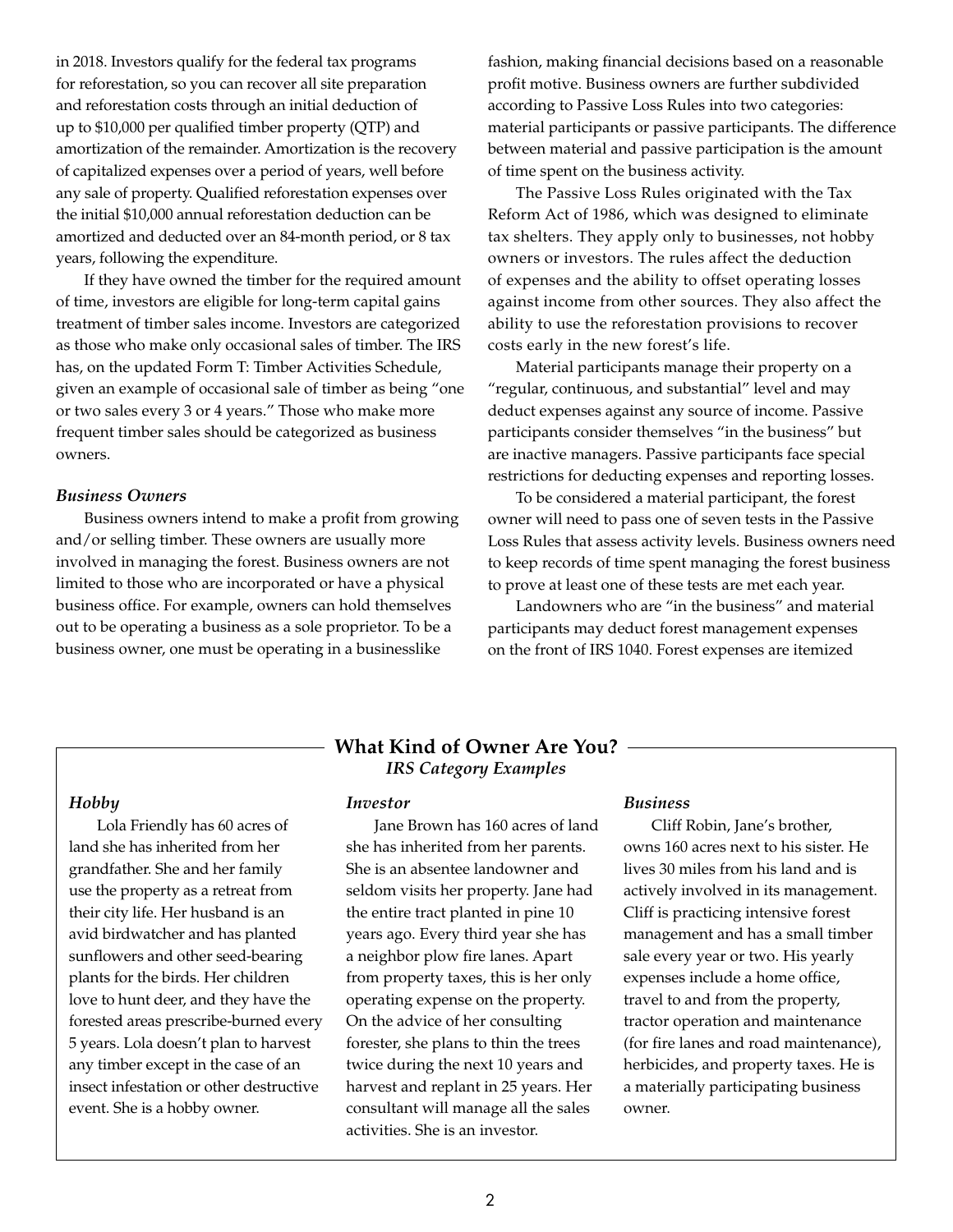on Schedule C: Profit or Loss from Business or the business form that matches their business structure. Some landowners qualify for the farmer category, which is a special business category. Farmers use Schedule F: Profit or Loss from Farming to claim business deductions.

Business owners are eligible for long-term capital gains treatment of timber sales income, regardless of sales method, as long as the required holding periods are met. As a business owner, use of the special federal tax programs allows outright deduction of the first \$10,000 per qualified timber property (QTP) in reforestation expenses each year. Those special programs also allow recovery of the year's remaining reforestation costs within 8 years by amortization. There is no limit on the amount of reforestation expenses that can be amortized.

# **Record Keeping**

As a forest landowner, you must keep good records in order to take maximum advantage of the special tax treatments available for timber. At a minimum, you should keep a tree farm journal that lists all activities, costs, and incomes from the forest (see example below). You also should have accounts for land, timber, and other capital assets. When setting up timber basis accounts, it is a good idea to use Form T: Forest Activities Schedule as a guide. It may be required when claiming depletion of the timber basis after a timber sale or loss. Claiming depletion will reduce the taxes paid on a timber sale or allow a loss to be deducted.

Business owners and investors with recurring operating costs, such as travel or equipment maintenance, may want to have operating accounts for various categories. The IRS does not require that records follow a certain format. Agricultural Handbook 731 Forest Landowner's Guide to the Federal Income Tax has an

excellent example of a double-entry bookkeeping system for a forest owner. Software programs like Quicken or QuickBooks make it easy to set up and maintain business records. Small operations, and especially investors with small holdings, may be satisfied to keep records in a tree farm journal. See MSU Extension [Publication 2306](http://extension.msstate.edu/publications/forestry-income-tax-series-setting-the-books-using-tree-farm-journal) *Setting [Up the Books Using a Tree Farm Journal](http://extension.msstate.edu/publications/forestry-income-tax-series-setting-the-books-using-tree-farm-journal)*.

## *How Long to Keep Records*

Basis accounts for land and timber, including reforestation and site preparation, should be maintained as long as the property is owned. Basis is the book value of investment in a capital asset as recorded in a capital account such as land, timber, or equipment. The initial basis for a property depends on how it was acquired. The basis increases as costs are capitalized into the account. The basis is reduced by use of tax credits, amortization, depreciation deductions, depletion, or sale of the asset. Initial basis should be determined for the timber account and updated when timber is sold, lost, or invested in. If the property is deeded to someone as a gift, these records should be passed on to the new owners because they will need this information to determine their timber basis.

Operating expenses and income records should be kept for at least 6 years. If you want to determine the economic return from each forest investment, you may want to keep records for each separate parcel or timber stand. A timber stand is a group of trees of similar size and species that will be treated as a management unit.

Business owners must keep records of the time spent working on the forest business to prove material participation. These time records can be kept in the tree farm journal or in a business diary or calendar. They do not have to be provided to the IRS, but they may be required in case of an audit. Investors are not required to keep records of time spent on the forest investment.

| <b>Date</b>           | <b>Activity</b>                                                                                                                                                                                                                                 | \$ Income/(Cost)   |
|-----------------------|-------------------------------------------------------------------------------------------------------------------------------------------------------------------------------------------------------------------------------------------------|--------------------|
| 4/3/18                | Attended MSU Forestry Extension short course "Marketing Your Timber," Rankin Co. Extension Office. 10<br>hours. Cost \$35. 66 miles travel @ \$.545/mile standard rate for 2018.                                                                | (35)<br>(35.97)    |
| 6/1/18                | Hired Trees-R-Us Forestry Consultants to cruise Grandpa's Woods and establish timber basis. Cost \$500. 3<br>hours walking landlines with consultant. 37 miles travel @ \$.545.                                                                 | (500)<br>(20.16)   |
| 12/1/18               | Miss. Forestry Commission prescribe-burned Grandpa's Woods. Cost \$300. 7 hours burning time. 1 hour<br>walking firelanes. 37 miles travel $@$ \$.545.                                                                                          | (1,300)<br>(20.16) |
| $4/5/19$ to $4/8/19$  | Marked Grandpa's Woods for pulpwood sale; 30 hours work. Purchased paint gun and paint from<br>Forestry Suppliers. Cost \$200. 97 miles travel @ \$.58.                                                                                         | (200)<br>(56.26)   |
| $6/5/19$ to $6/18/19$ | Sold marked wood to Cutter's Pulpwood Services for \$2,000 (\$3/ton x 400 tons). Was on site 2 hours<br>each day to ensure security of sale. Travel expenses of \$278.98 (37 miles round trip, 13 trips, \$.58/mile<br>standard rate for 2018). | 1.200<br>(278.98)  |

## **Example: Tree Farm Journal—Business Owner**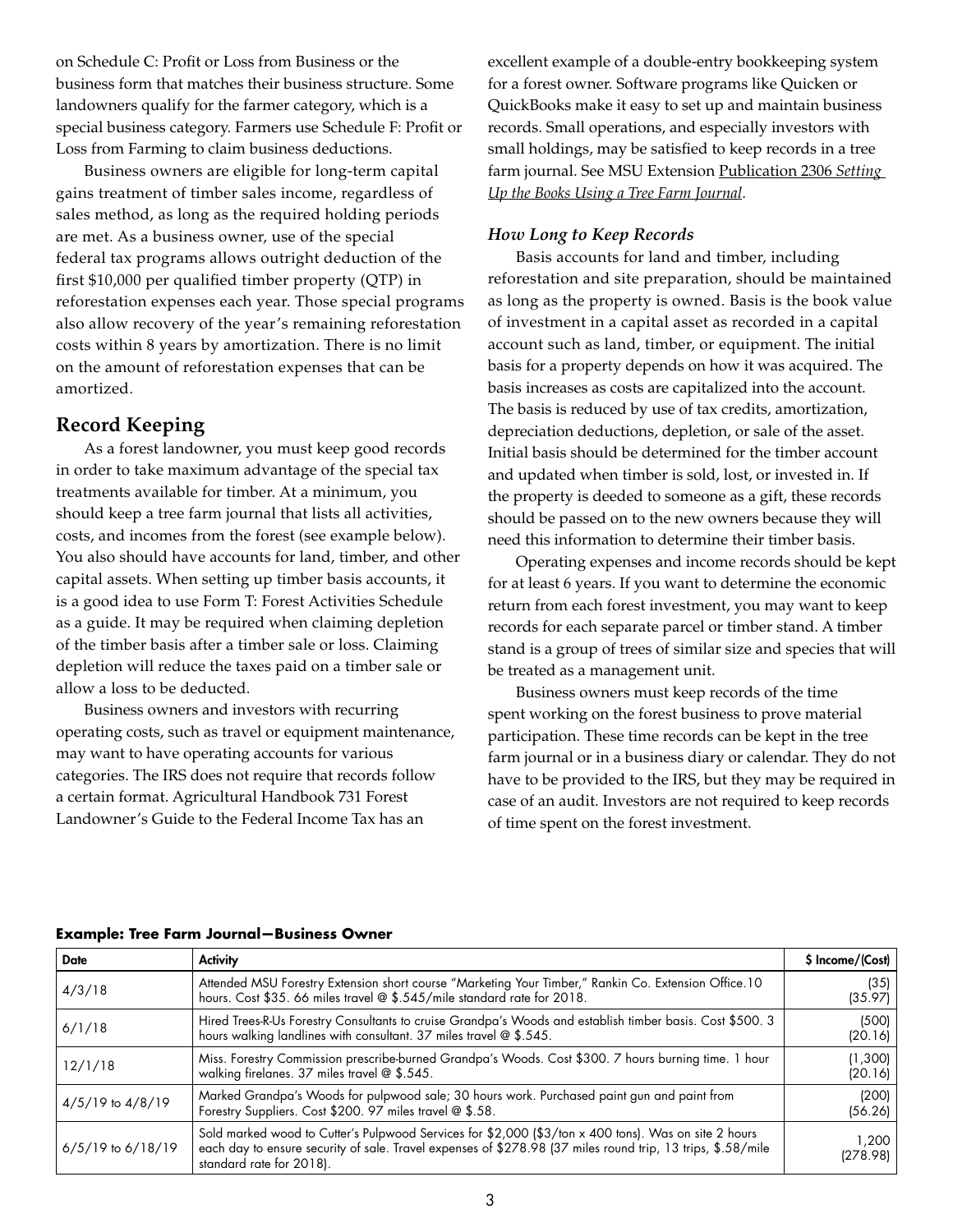## **Recovering Forestry Expenses**

Timing and purpose of an expense determine its category and eventual recovery. Many of the costs incurred from managing forestland can be at least partially recovered through deductions from taxes. How these expenditures are recovered depends on whether the sum is an operating cost, a sales expense, or a capital cost. Categorizing forestry-related expenses is tricky because the same practice can be a capital, operating, or sales expense, depending on why and when the expense was incurred. For example, a timber cruise (estimation of the amount of timber and its value) is a capital expense when done to acquire property, it is a management expense when done to write a management plan, and it is a sales expense when done to sell the timber.

#### *Operating or Management Costs*

Ordinary operating costs are the routine expenses incurred in managing the forest in an ongoing manner. Ordinary operating or management costs can only be expensed by businesses and farmers in the year they occur. Investors and hobby owners must capitalize these expenses.

Examples of operating and management costs include the cost of small tools, travel expenses, timber cruises for management purposes, prescribed burning for hazard reduction, fire lane maintenance, road maintenance, herbicide release not associated with reforestation, equipment operating expense, home office expense, and so on.

Salaries and wages paid to hired help (not related to tree planting and other capital projects) may also be considered management costs. However, you cannot deduct the value of your own labor. Carrying charges, such as property taxes and mortgage interest, can be expensed or capitalized. This decision can be made on a year-to-year basis.

Wildlife habitat improvement expenses are not deductible unless they have a profit-related motive, such as if you lease your property to hunters, or have a legitimate conservation purpose such as prevention of soil erosion.

#### *Timber Sales Expenses*

Costs associated with making a timber sale can include forestry consulting fees, surveying, advertising, attorney's fees, timber sales monitoring, and security. These costs are not deducted as operating expenses. Instead, they are subtracted directly from the timber sales proceeds, reducing the amount of taxable gain. Form T's Part II: Timber Depletion and Part III: Profit or Loss From Land and Timber Sales are the appropriate tax forms to determine your profit or loss when you fill out your tax return.

#### *Capitalized Costs*

Capital costs are the costs of investment in longterm assets like land or timber. Examples are the costs of acquisition or purchase of land or timber, site preparation and reforestation, equipment, and buildings. These costs are not deducted as annual expenses. Capital costs are capitalized or recorded in the appropriate account to increase basis and then recovered through amortization, depletion, or depreciation deductions, or when the asset is sold. How you recover the costs depends on standard accounting rules and the nature of the asset. These are the methods of capital cost recovery:

- Tax Credits—A tax credit is a dollar-for-dollar reduction in the amount of taxes paid. A Mississippi reforestation tax credit is available.
- Reforestation Deduction—The first \$10,000 spent per qualified timber property (QTP) to establish a new forest for commercial timber production in any year is deductible. Business owners take this deduction on Schedule C or F. Investors take this deduction as an adjustment to gross income on the front of the 1040 on line 36.
- Amortization—Reforestation expenses over the \$10,000 yearly limit are recovered through amortization. This capital cost-recovery method allows taxpayers to amortize and deduct these costs over a period of 84 months according to the schedule outlined in the law. These deductions are taken in the same way as the reforestation deduction.
- Depletion—For natural resources such as timber, the cost or other basis is recovered as the timber is cut and sold or otherwise disposed of. The timber is depleted by subtracting its basis from the timber account, and then subtracting it from the timber sales proceeds to determine the net taxable gain. For a clear-cut harvest, the entire basis of the timber is subtracted from the sales proceeds. When only part of the timber is cut, such as a thinning, a proportional amount of the basis is subtracted from the timber account and the sale proceeds. This proportional amount of basis is determined by calculating the depletion unit, which is usually expressed as a dollar amount per unit of timber measurement [thousand board feet (MBF), cords, or tons]. The depletion unit is calculated by dividing the total timber basis dollar value by the total timber volume. If you have more than one timber basis account, you will need to calculate a basis depletion unit for each. If the timber suffers a loss from casualty, theft, condemnation, etc., the deductible loss is the loss in fair market value or the basis in the account,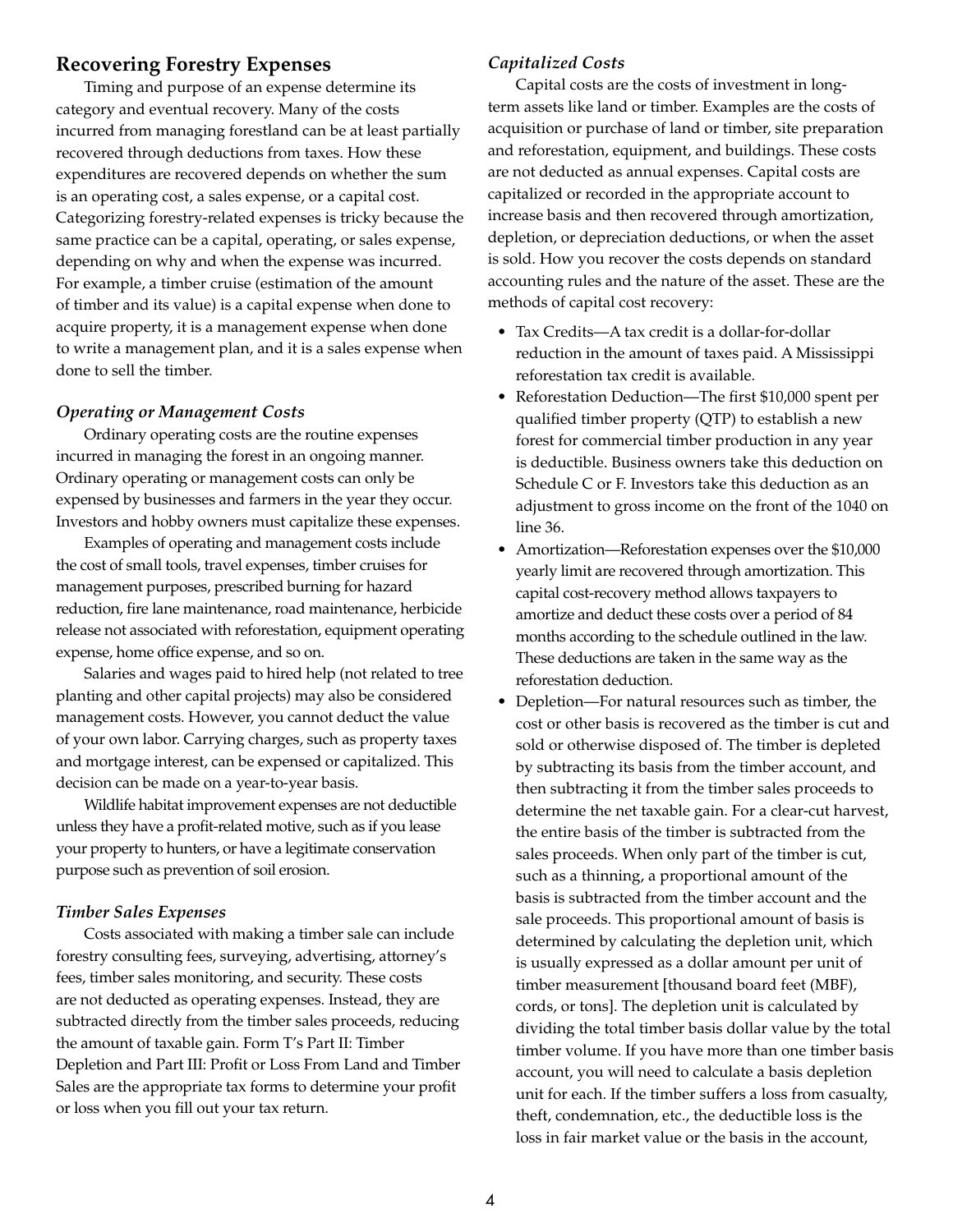whichever is less. The basis is depleted as the loss is taken.

• Depreciation—This method of recovery is used for material assets such as trucks, tractors, roads, culverts, etc. Depreciation is the deduction of the cost or other basis of a material asset over its estimated useful life. Deductions are taken as the asset is used up or wears out according to standard accounting rules.

## **Initial Basis**

The cost of acquiring forestland must be capitalized into the land and timber basis accounts when it is purchased. Such costs include attorney's fees, surveying costs, timber cruises for acquisition, title fees, and purchase price of the property. The acquisition cost is divided between land and timber based on the proportion each asset contributes to total fair market value and is recorded in the appropriate land or timber account. These costs form the initial basis of the property and cannot be recovered until the land or timber is sold.

The initial basis of inherited or gifted property is very different from the basis of purchased property. The initial basis of inherited property is the fair market value of the property at the time of the decedent's death. This is called a **stepped-up basis** because the basis is usually increased or "stepped-up" to fair market value.

Gifted property generally retains the basis of the giver. **It is called a carryover or transfer basis.** Any gift tax paid also affects the initial basis of a gift, and the application of gift taxes depends on the year of the gift. Check with IRS regulations on gifted property to see how gift tax applies for each situation.

## **Timber Basis**

Timber basis is important because it helps determine the net taxable income on any timber sale. When timber is sold, the basis in that timber, along with sales expenses, is subtracted from sales income to determine the net taxable gain. Basis also is used to determine the amount of deductible loss in case of a casualty or other loss. The initial timber basis should be established when the property is acquired and updated for additions and depletions of basis. It is not necessary to update basis every year, but updates should be made as needed. Keeping the basis up to date involves adding any capitalized costs as they occur, updating volumes before any timber is sold, and depleting or subtracting basis as timber is cut, sold, or destroyed. Use IRS Form T: Forest Activities Schedule as a guide to set up the timber basis account. See Extension [Publication 1983](http://extension.msstate.edu/publications/forestry-income-tax-series-i-basics-basis) *Basics of Basis* for detailed information.

### *Basis Example*

Leif Oakman owns 180 acres of land acquired in 1975 for \$18,000. He did not set up separate land and timber accounts at that time. Leif clearcut his property twice and allowed natural regeneration to re-establish the forest, so he has no basis in his timber account. He sells 60 acres to his neighbor, Forest Green, for \$87,000. He gives his nephew, Hilton Glade, 60 acres. He dies soon after, and his daughter, Scarlet Oakman, inherits the last 60. The three new landowners have similar properties. What is the timber basis of each?

Forest Green purchased his 60 acres for \$87,000 and paid \$3,000 for legal fees and surveying costs. His total acquisition cost was \$90,000. Land and timber each made up 50 percent of the fair market value of the property. His land basis is \$45,000 and his timber basis is \$45,000.

Hilton Glade's basis is the same as the donor's (Leif's) basis. His land basis is \$6,000 (one-third of Leif's original \$18,000 acquisition cost). Hilton has no timber basis because there were no capital costs involved in establishing or maintaining the current forest.

Scarlet Oakman inherited the property at her father's death. At that time, the property was valued at \$800 per acre for land and \$55,000 for timber. Her land basis is \$48,000, and her timber basis is \$55,000.

Each new owner has a different basis because of the way the property was acquired.

## **Equipment and Other Depreciable Costs**

Equipment is a capital asset with an expected useful life of more than 1 year. These costs are recovered by depreciating them over a specified period of years according to standard accounting rules such as the Modified Accelerated Cost Recovery System (MACRS) and IRS regulations. For example, the expected useful life of a light truck or automobile is 5 years. Bridges and culverts are expected to last for 15 years. The IRS allows the cost of equipment to be recovered by depreciation over the estimated useful life of the asset. Business owners may choose to deduct certain depreciable costs under IRS Section 179 or under the Bonus Depreciation provisions, which speeds up the depreciation/deduction process. Temporary land improvements like gates, bridges, and temporary logging roads are depreciated over the expected useful life of the asset or according to a unitsof-production method. An excellent guide for up-to-date property depreciation rules is IRS Publication 946: How to Depreciate Property, available at www.irs.gov.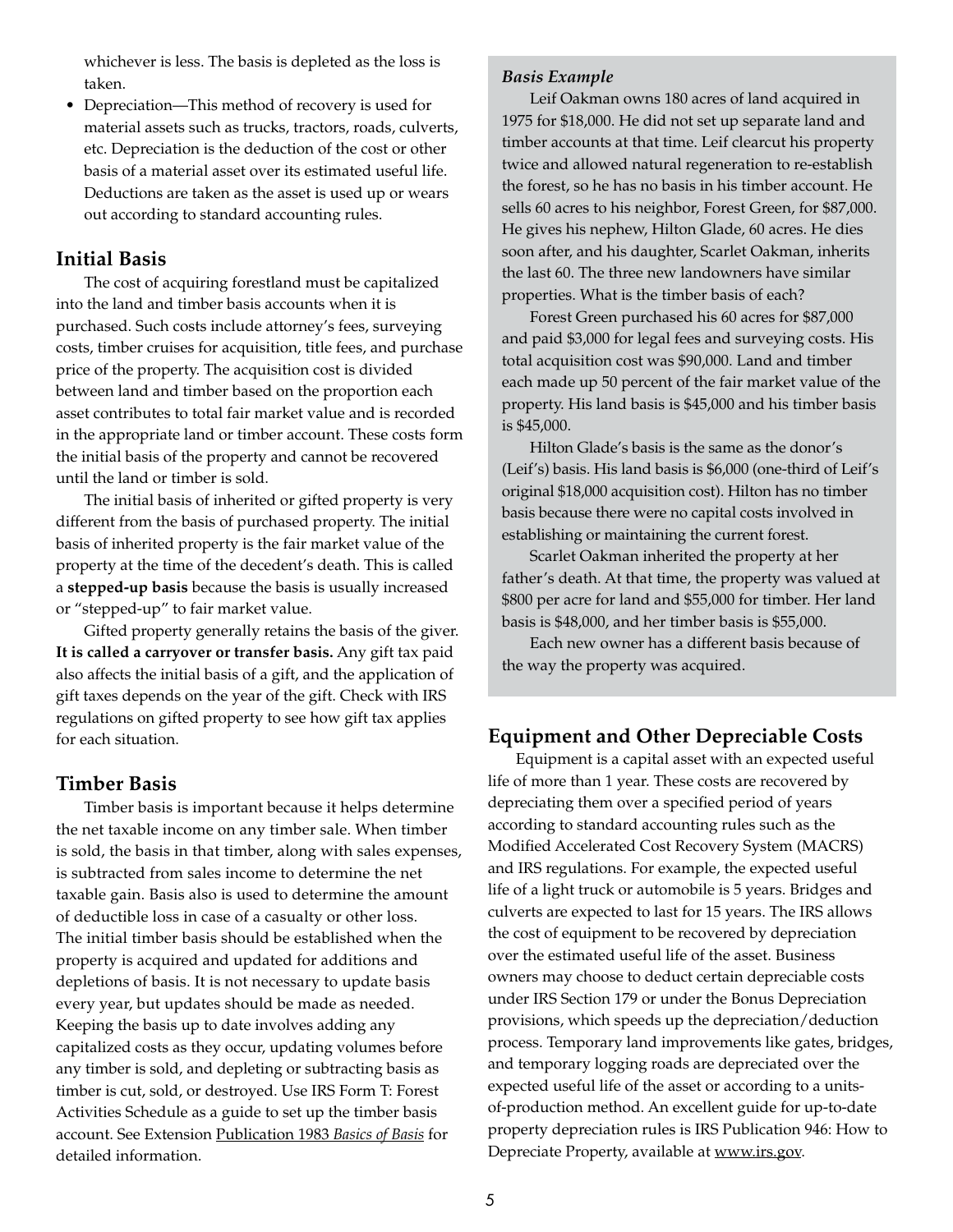# **Site Preparation and Reforestation Expenses**

The cost of establishing a new forest, either by planting or by natural regeneration, is a capital expense. These costs include site preparation, planting, seeding, or other expenses necessary to establish the new forest. The first \$10,000 in expenses incurred each year per qualified timber property (QTP) is deductible. Any costs over these amounts are amortized over 84 months according to the schedule. Both of these deductions are taken as business or farm expenses, or for investors as adjustments to gross income. These deductions are not automatic. Taxpayers must elect to use these incentives by using Form T: Part IV Reforestation and Timber Stand Activities or a "3-p form" (plain piece of paper).

For states with "piggyback" tax systems, the deductions for the federal return are generally deducted in the same way on the state tax return. Taxpayers should check with their state tax agency to see how to deduct these expenses on their state return.

Some states have state tax incentives for reforestation. Mississippi taxpayers establishing new forests on Mississippi lands are eligible for the Mississippi Reforestation Tax Credit in addition to the federal tax incentives. There is an annual limit of \$10,000 of credit per year and a lifetime tax credit of up to \$75,000 on Mississippi income taxes owed. The tax credit is 50 percent of the total cost, up to limits set yearly by the Mississippi Forestry Commission. See Extension [Publication 2420](http://extension.msstate.edu/publications/paying-for-new-forest-without-cost-share-funding)  *[Paying for a New Forest without Cost-Share Funding](http://extension.msstate.edu/publications/paying-for-new-forest-without-cost-share-funding)*.

# **Cost-Share Payments for Reforestation/Afforestation**

There are a variety of cost-share programs you can use to cover part of the costs of forest management, including the Environmental Quality Incentives Program (EQIP), the Conservation Reserve Program (CRP), and the Conservation Stewardship Program (CSP). Many states, including Mississippi, have their own forestry cost-share programs. Forest landowners can exclude cost-share payments for reforestation and site preparation from taxable income if IRS requirements are met. Exceptions include cost-share payments from CRP and cost-share payments for practices that are deductible as ordinary operating expenses. If cost-share payments are excluded from income taxation, then they are also excluded from the amount used to figure the reforestation tax deduction and amortization. The state of Mississippi excludes all forestry cost-share programs from taxation.

# **Tax Treatment of Forest Income** *Timber Sales Income*

Income from the sale of standing timber is eligible for long-term capital gains treatment if held for more than 1 year. There are two exceptions: (1) Inherited property is immediately eligible; (2) With gifted property, the time the donor owned the property is transferred to the new owner. Timber held for fewer than 12 months may be treated as a short-term capital gain. Capital gains

# *Example: Southfork Tree Farm Reforestation Account*

James and Dorothy Brown are planting 320 acres of bare land with a total cost in 2018 of \$20,000. They considered this property one qualified timber property. Therefore, they can only claim a \$10,000 deduction in 2018. The amount over \$10,000 is amortized and deducted over 8 tax years. The first and eighth years' deductions should be for 6 months, or \$714. The final deduction is \$712 rather than \$714 due to rounding of costs over the 8 years.

| <b>Date</b> | <b>Activity</b>                                     | Cost     | Federal Credit/<br><b>Amortization Deduction</b> | <b>Adjusted Basis</b> |
|-------------|-----------------------------------------------------|----------|--------------------------------------------------|-----------------------|
| 12/29/18    | Plant improved loblolly-600 trees/ac                | \$20,000 |                                                  | \$20,000              |
| 1/31/19     | Initial deduction on 2018 return                    |          | \$10,000                                         | 10,000                |
| 1/31/19     | Amortization/deduction for year 1 (2018 tax return) |          | 714                                              | 9,286                 |
| 1/31/20     | Amortization/deduction for year 2                   |          | 1,429                                            | 7,857                 |
| 1/31/21     | Amortization/deduction for year 3                   |          | 1,429                                            | 6,428                 |
| 1/31/22     | Amortization/deduction for year 4                   |          | 1,429                                            | 4,999                 |
| 1/31/23     | Amortization/deduction for year 5                   |          | 1,429                                            | 3,570                 |
| 1/31/24     | Amortization/deduction for year 6                   |          | 1,429                                            | 2,141                 |
| 1/31/25     | Amortization/deduction for year 7                   |          | 1,429                                            | 712                   |
| 1/31/26     | Amortization/deduction for year 8                   |          | 712                                              | 0                     |

## **Example: Southfork Tree Farm Reforestation Account**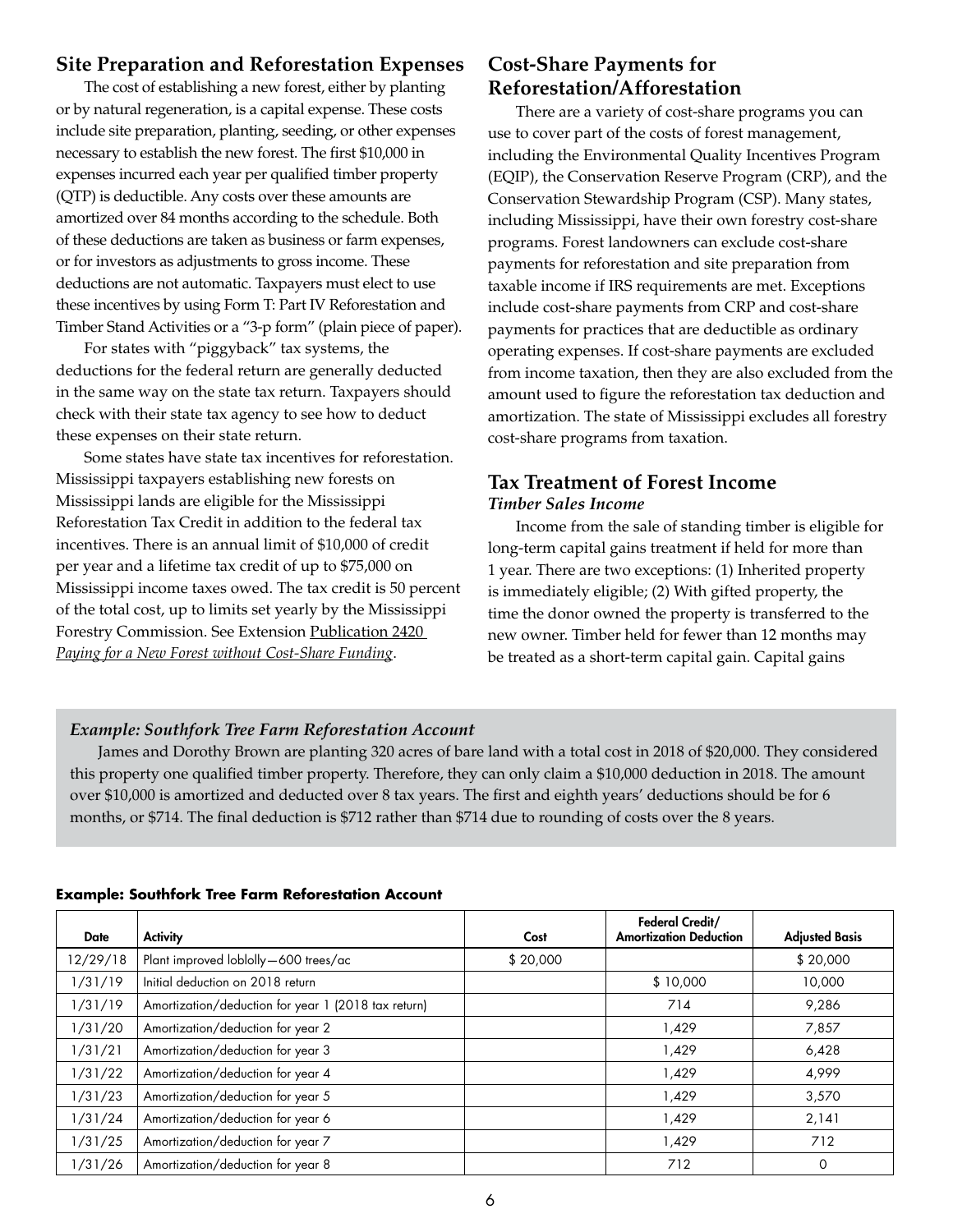are reported on Schedule D of IRS Form 1040. For those "in the business," sale income is reported as the sale of business property on IRS Form 4797. For investors, the sale is reported on IRS Form 8949. For both cases, values are transferred to IRS Form 1040 Schedule D: Capital Gains and Losses. Estimated taxes on timber sales income should be paid following the same rules as other types of income. Taxes are paid on the net taxable gain, not the total sales proceeds. To determine net taxable gain, subtract timber sales expenses and the appropriate timber basis from the total sales proceeds.

#### *Other Forest Income*

Entrepreneurial landowners may produce a variety of "other" products from forestlands. The income produced from grapevine wreaths, pine straw, mushrooms, ginseng, or other products is considered ordinary income. Selling firewood or pulpwood bolts directly to customers is also considered ordinary income, although the stumpage value of these products may be considered as a capital gain under IRS Section 631(a). Ordinary income is subject to the ordinary tax rates and Social Security and Medicare taxes.

Hunting leases, annual CRP payments, grazing leases, or other recreational leases may be considered **rental income**. Rental income is taxed as income under the ordinary income rates but is not subject to self-employment taxes.

### **Losses**

Forest landowners are often shocked to find how little can be deducted when timber is destroyed or damaged due to a casualty or other involuntary conversion. The reportable deduction for any type loss is limited to the loss in fair market value or the timber basis, whichever is less. If there is no basis, the reportable loss is zero. The rules for claiming losses are tricky, so take care when determining the type of loss, and be sure to have supporting documentation, such as a forester's statement of loss, to back up the claim. There are different types of losses, some deductible and some not. Here is a general list of types of losses and involuntary conversions:

- Normal losses are not deductible. Losses from poor planting practices, expected mortality, or low levels of insect or disease are considered part of the risk of growing timber. Practice good management to reduce these losses.
- Casualty losses are losses from sudden, unexpected, or unusual events. Examples include tornadoes, hurricanes, and wildfires. IRS Form 4684: Casualties and Thefts is used to report these losses. Hobby owners will find it very difficult to deduct casualty

#### *Timber Sales Income Example*

Forest Green purchased 60 acres for \$87,000 and paid \$3,000 for legal fees and surveying costs. His total acquisition cost was \$90,000. The land and the timber each made up 50 percent of the value of the property. His land basis is \$45,000 and his timber basis is \$45,000.

He allows his timber to grow for 5 years. At that time, he hires a consultant to sell all his timber on a lump-sum basis and agrees to pay him 10 percent of the timber sales proceeds. The sale price for the timber is \$65,000. What is his net taxable gain?

\$65,000 (sales price) - \$45,000 (timber basis) - \$6,500 (consultant's fee) =  $$14,500$ 

He is eligible for long-term capital gains treatment. At the 15 percent capital gains rate, his tax is \$2,175. He will also owe state taxes on his timber sales income. In Mississippi, there is no special capital gains rate, and the timber sales proceeds are taxed at the same rates as other income.

losses. Disease or insect infestations are not casualty losses.

- Noncasualty business losses result from an abnormal event. Like a casualty loss, it is an unusual or unexpected loss. Unlike casualty losses, it is not sudden. Sometimes the death of seedlings from an extended, unusual drought or epidemic losses from southern pine beetles or emerald ash borers may be a noncasualty business loss. These are reported on IRS Form 4797.
- Thefts and condemnations may result in deductible losses. Like other losses, the actual loss is reduced by any compensation received. Use IRS Form 4684: Casualties and Thefts to report these losses.

Forest owners are expected to try to salvage timber following a loss or involuntary conversion. When the salvage income is greater than the basis, there is a taxable gain. Forest owners may be able to postpone paying taxes on such a gain if they reinvest in qualified replacement property (buy more timberland, reforest, or buy standing timber) within a specified period of time. The time allowed for purchase of replacement property varies according to the type of loss or involuntary conversion. Tax treatment of losses is very complicated, so it's a good idea to check with a qualified tax professional on handling specific losses. See Extension Publication 2619 *[Frequently Asked Questions about](http://extension.msstate.edu/publications/frequently-asked-questions-about-timber-casualty-losses)  [Timber Casualty Losses](http://extension.msstate.edu/publications/frequently-asked-questions-about-timber-casualty-losses)* for detailed information.